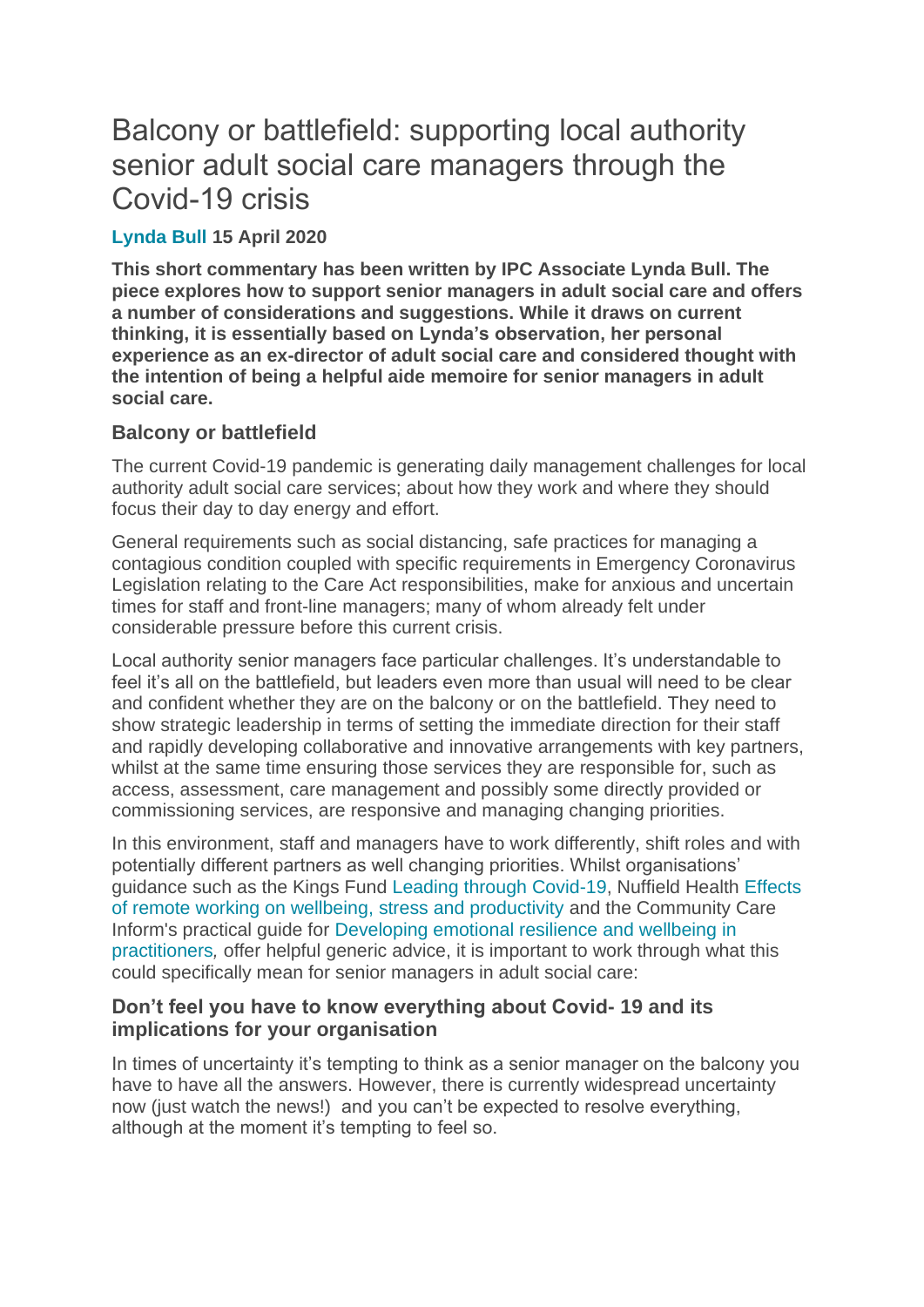- **Draw upon your experience** you may not be able to fully assess the impact of Covid-19 on your services but you do know how to design and manage an organisation that focuses on people. You will be attuned to how individuals and teams can react to change and specifically within your organisation, the specific individual managers and teams most likely to quickly and confidently adapt and conversely where the more challenging people and structural issues are.
- **Be personally confident** endorse strong practice and where there appears to be intransigence (individual or organisational) quickly establish whether there is foundation for this (undue anxiety that may need reassurance or a practical blockage that may need addressing) resolve them if possible, but don't over focus and move on. You don't need to dwell too long in this battlefield.
- **Example 1 Be honest and trustworthy with everyone** be clear what you don't know and if or when you will know something. This is as relevant with front line practitioners as it is to the Chief Executive and members. All will be anxious and need assurance that 'things are under control' but you will need to be clear what is unknown and what is currently difficult to resolve, whether it be expectations or resources.
- **Delegate more and use your managers to problem solve** there are likely to be a greater range of practical issues that will need to be addressed from realigning access/duty functions to rapidly responding to hospital discharges and responding to care providers. Listen to them, carefully and quickly evaluate options, then stand on the balcony and make the decision.

#### **Stay connected, make time for yourself and others**

As a senior manager it is worth just taking stock of your management style. You will have a preferred style of working, but in times of great challenge there can be a tendency to be expected to be heroic. This approach is like getting subsumed in the battlefield so is unlikely to be helpful or enduring, so make sure you have personal reflective time, with your team both individually and collectively and more strategically with corporate, partnership and professional colleagues. The balcony can be a lonely place. Stay connected with everyone.

- **EXEDENT Schedule short but requiar periods of personal reflective time** in a safe space – just 15 minutes with a trusted colleague, coach or mentor will be beneficial.
- **EXECT:** Build in 'debriefs' with your management team giving them a safe space to say how it is going, voice concerns and problems solve.
- **Be visible** it's important you are seen on the balcony but personal contact in the battlefield is key. Visit teams, ensure regular virtual contact, proactively respond to positive and distressing stories, you will have staff personally affected by the virus….a personal word or even an email is appreciated more than you probably realise.
- **· Stay professionally alert** use your professional networks, whether they be local partnership ones, the national ones such as ADASS or focussed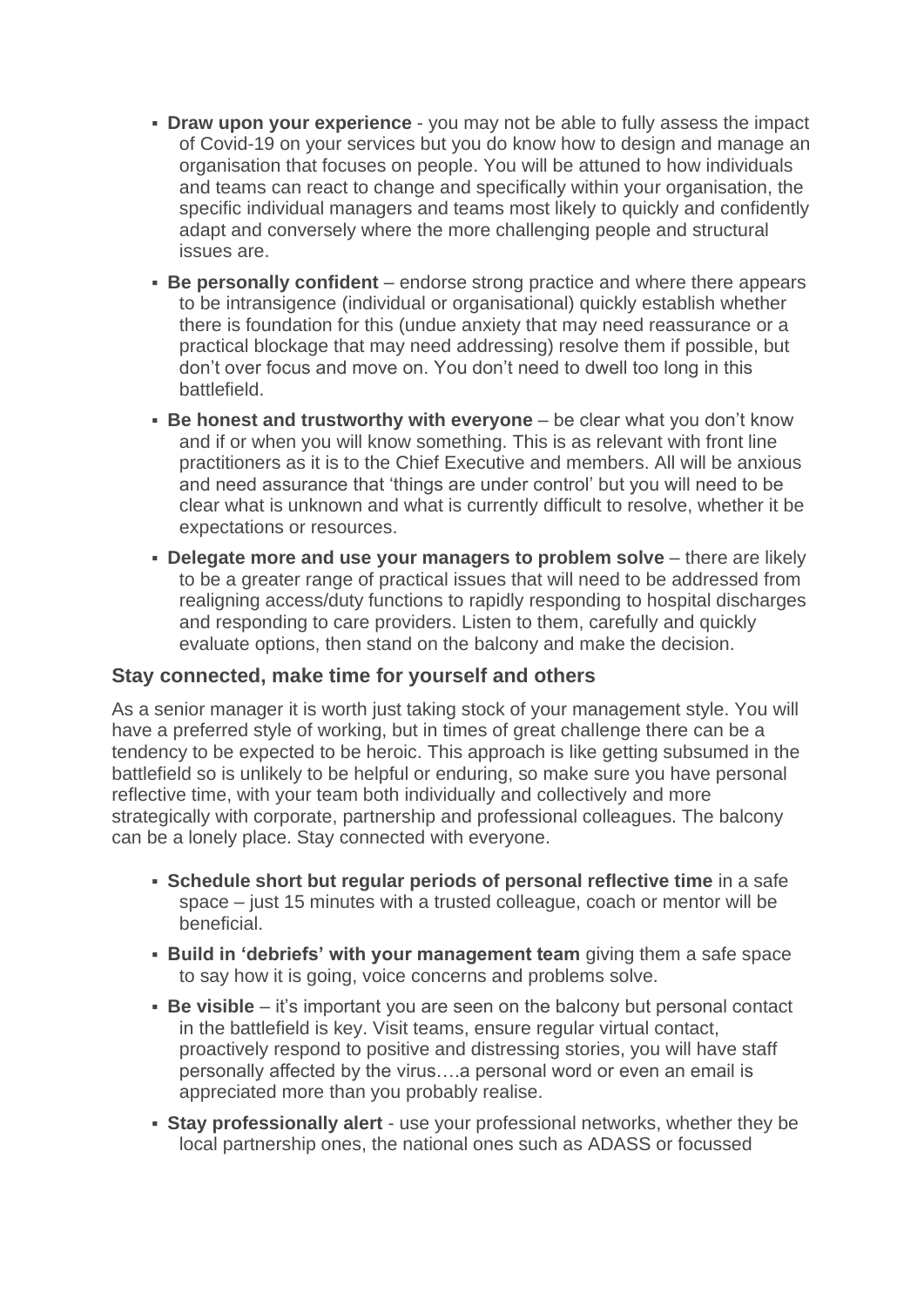advisory or information bodies. Just as importantly keep connected with your corporate colleagues and keep members in the loop.

- **Ensure specific Covid-19 operational guidance is timely disseminated** to all who need to be aware. Utilise and refresh your usual communication channels – newsletters, briefings, blogs, Q&As etc. Share in them positive developments but also the realities.
- **Stay engaged with users/carers** ask yourself and others, are the usual mechanisms working ….is it worth, or even possible, to put in place any further feedback mechanisms to capture experience and learning?

#### **Make sure the practical measures for Covid-19 are in place**

It's important that the practical stuff works for operational and frontline staff and as a leader you will have responsibility for the safety of the workforce and ensuring that they are carrying out their duties in line with specific requirements, including legislative changes. Your managers will have day to day responsibility, but you will need to be assured that the appropriate systems and arrangements are in place.

- **Specifically task individuals/groups** to develop specific workforce and operational guidance. There may well be corporate guidance, but it may need to be expanded to address adult social care issues, for example, remote working for duty/assessment workers, virtual assessments, and the rationale for home visits, accessing personal protective equipment for provider and fieldwork staff etc.
- **Example 2 Keep any quidance under close review** and rapidly communicate any key changes. The current situation is fluid and it may be necessary to invoke the emergency legislation - new territory for everyone but as a leader you will be required to invoke and then enact any changes.

## **Think beyond Covid-19**

This is difficult to do at the moment, but as a strategic leader you will need to think beyond the current battlefield and capture the experience, reflect on the learning and potentially redesign for the future. Keep thinking, gathering thoughts from your managers and ponder!

- **What has surprised you?** It may be surprising that hospital discharges have been so swiftly achieved or that domiciliary care packages can be reduced – what does this say about collaborative work, oversubscription of domiciliary care etc? Community and voluntary groups have stepped up to support more vulnerable people – how feasible is it that this will endure? Have corporate colleagues become more involved and aware of adult social care? What has happened to staff recruitment and retention – staff may well have stayed put and stepped up but what will happen next?
- **What concerns you**? It is possible there is a suppressed demand as families and communities step up, will collaborative working wither as the emergency subsides, will the care home market survive and at what costs? Compassion fatigue for your staff (and you) may well be an issue – how can you continue to support staff and what are the longer-term implications?